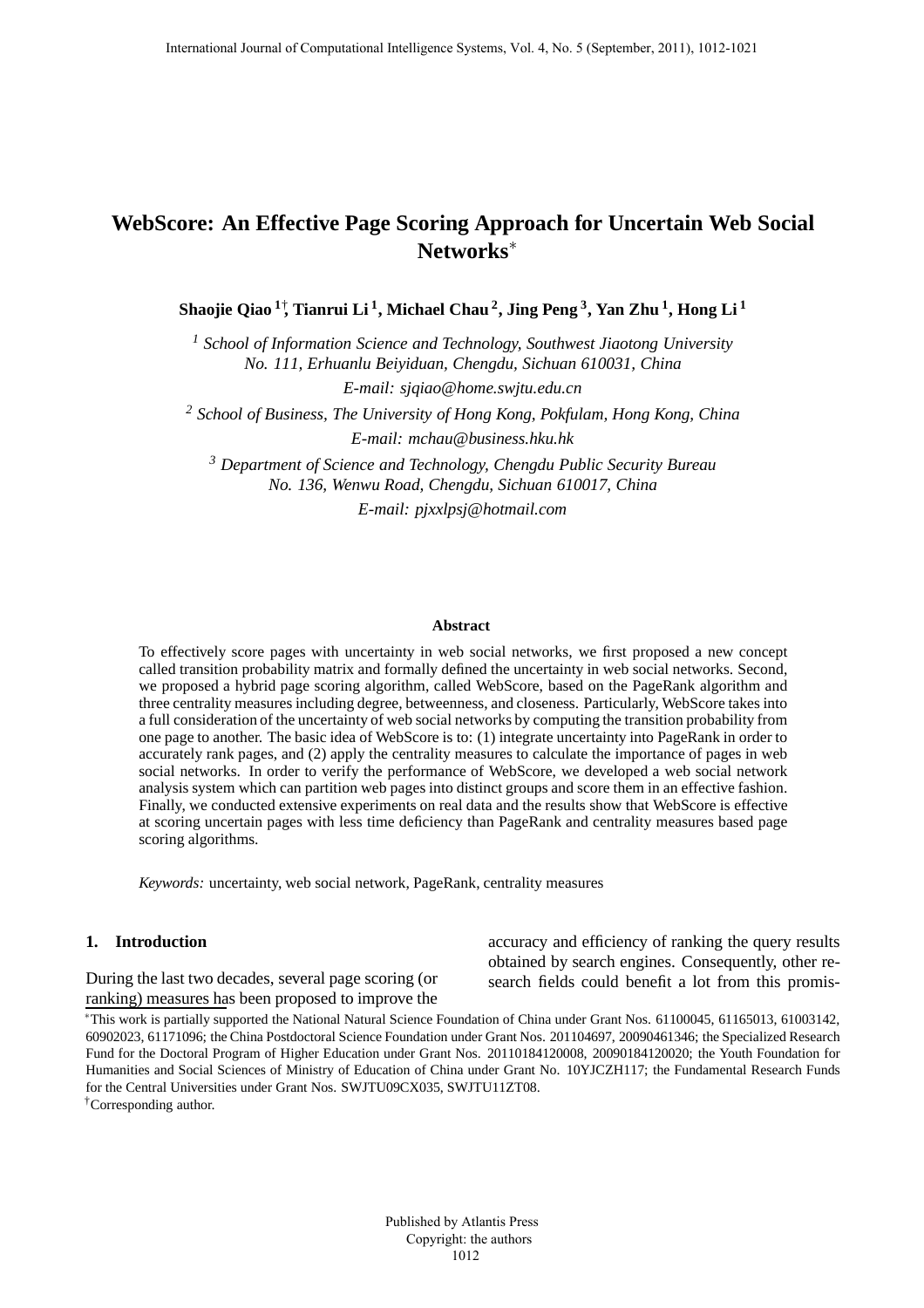ing technology. For instance, we can explore key players from a social network described by criminals and their contracting e-mail relations<sup>1</sup>. In addition, we can find a sub-group after we assign each member a score based on link structure in a given social network<sup>2</sup>. Thus, we can see that page scoring is of great practical value and can be applied to web social networks (WSNs for short), e.g., Facebook, Twitter and Myspace, which are famous web social networks that possess a large number of users. The most important characteristic of WSNs is that: it is a social structure made of pages called "nodes" which are tied by one or more specific types of interdependency, such as similar themes or contents related to friendship, kinship, financial exchange<sup>3</sup>. In this study, we focus on addressing the problem of how to score pages in WSNs in an effective fashion with a guarantee of time efficiency.

With the increasing availability of wide-coverage online collaborative sources and web-based networking techniques, new requirements in the developments of knowledge discovery in WSNs have attracted much attention. Online social networks become very intricate as their inner structures become huge as well as change dynamically. Simultaneously, WSNs accumulate a huge number of useful data, which raises the urgent need to analyze complex network structures in order to help electronic service providers find important client base. Herein, an important and challenging problem is to score the importance of members and identify the essential players from complex social networks, especially in the research domain of criminal data mining that has become prevalent since the tragic events of September 11 and subsequent anthrax contamination of letters<sup>4</sup>.

Since the clients from the Internet pay close attention to the accuracy of personalized services, the ranking of the query results should be improved to satisfy the given requirements. Normally, existing page ranking technologies are based on deterministic data and the query results are rarely changed in a short period of time. Recently, Web 2.0 applications become more prevalent and it can facilitate interactive information sharing, interoperability, and collaboration on the Web. We can obtain a large

amount of data that contain useful information about web social networks from Web 2.0. However, these data change dynamically, which increases theirs uncertainty. So, we should take into account the uncertainty in WSNs in order to accurately score pages.

The uncertainty of web data is formed due to the following reasons:

- The Internet structures could change dynamically over time. For example, pages or links are created and disappeared every minute. Consequently, it is difficult for us to accurately analyze the dynamically evolving network structure.
- Unpredictable events may occur at some websites. A website could be under maintenance, updating. Some other uncertain factors, e.g., network congestion, may lead to occasional unavailability of web services. After a while, these web pages will reappear in the Internet.
- Another important factor is missing or imperfect data generated in the phase of ETL (extract, transform, and load) process. So, some information can be neglected and some void value might be assigned by default.

PageRank is a popular algorithm that has been mainly used to rank query results based on link structure among URLs. Particularly, it can be used to determine the importance of social actors in a proper social network where links imply similar "recommendation" relations as the hyperlinks in Web graph<sup>5</sup>. PageRank adapts the voting strategy to effectively rank pages by analyzing the themes of adjacent web pages, but it still has some drawbacks<sup>6</sup>.

From the above discussions, we believe that it is important to develop an effective (i.e., accuracy of scoring) and efficient (i.e., time efficiency) page scoring approach for uncertain WSNs that change dynamically and contain complex link structures in forms of hyperlinks. To achieve this goal, we make the following original contributions in this study:

1. We formally define the uncertainty in WSNs and apply it to compute the transition probability of each page. Moreover, we transfer the problem of computing the transition probability of one page into calculating the probability of all possible routes passing through it.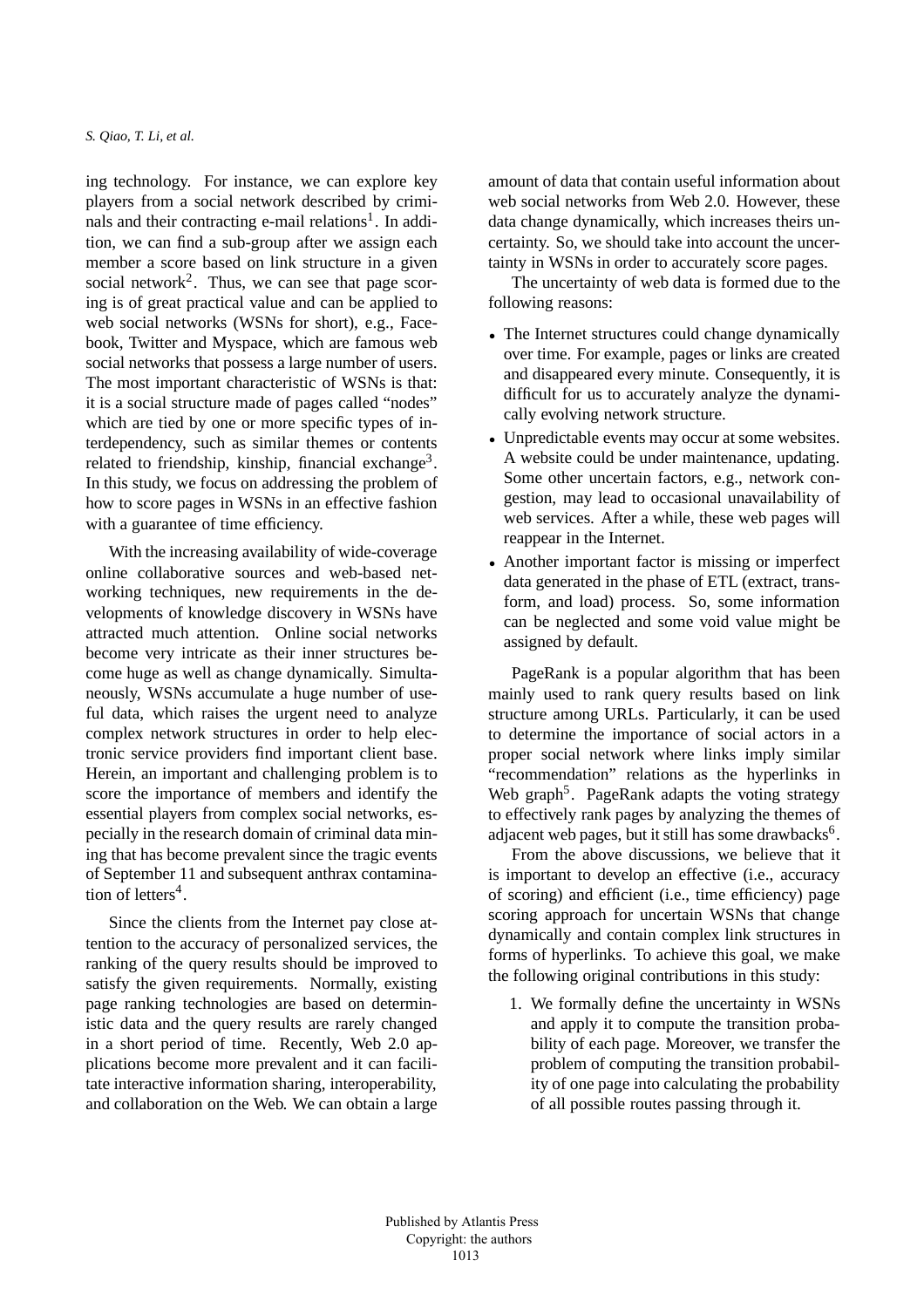- 2. We propose an effective page scoring algorithm, called WebScore, which is a hybrid approach based on PageRank, the three centrality measures (i.e., degree, betweenness and closeness) and uncertainty in WSNs, in order to evaluate the importance of pages in a continuously changing environment.
- 3. We develop a WSN analysis system, called WebMiner, which integrates several web mining techniques as well as visualizes WSNs.
- 4. Extensive experiments are conducted on Web-Score to verify its effectiveness and efficiency. The results show that WebScore is better at accurately scoring pages than the previously proposed page ranking approaches with less time deficiency.

# **2. Related Work**

Uncertain data on the Web become ubiquitous with the rapid development of Internet technologies, especially the Instant Messaging softwares, e.g, MSN Messenger, ICQ, which work in a friend-to-friend network, in which each node connects to the friends on the friends list and these nodes form a web social network. Uncertain web social networks appear in a wide range of fields including business, finance, logistics, engineering, and society. Uncertain data appear in different forms including imprecision, incompleteness, vagueness and inconsistency. Möller et al.<sup>7</sup> gave a mathematical description of uncertain data, which is essential for forecasting by means of fuzzy random process and neural networks. Zhou et al.<sup>8</sup> reviewed the uncertain data management techniques including data model, preprocessing, integrating, storage, indexing, and query processing. In addition, they introduced several famous uncertain data management system. Cheng<sup>9</sup> introduced a generic data model to capture uncertainty as well as provided query operators that return answers with statistical confidences after cleaning uncertain data.

In the real world, there exist various kinds of uncertain information on the Web, especially for WSNs where the link relationships between pages are complex and uncertain. Social network analysis

(SNA) has played a critical role in determining the importance of individuals that act in an organization or network. Particularly, SNA technologies can be used to find key players and communities in criminal networks $1,10$ . The centrality measures in SNA are appropriate to estimate the importance of members and can be applied to WSNs for scoring pages<sup>3</sup>.

PageRank<sup>11</sup> is based on the idea that the pages linked by the ones with high authority are often treated as high quality pages. However, PageRank could cause the phenomena of subside which will affect the correctness of scoring. When the subside occurs, a group of pages are connected with each other without out-links to other pages<sup>6</sup>. In order to overcome the drawbacks of PageRank, Zhang et al.<sup>12</sup> proposed a new PageRank algorithm to improve the time performance of scoring by distributing the authority in a fast fashion. Have lived  $a^{13}$  proposed a topic-sensitive PageRank algorithm which can cope with the problem that some pages may not be treated as important in some fields though they have a high score by PageRank in other fields. Richardson et al.<sup>14</sup> proposed a PageRank algorithm based on URLs and the content of pages. The algorithm can handle the problem that when users browse the Internet from one page to another, their behavior will be greatly affected by the content of the current visiting page and query keywords.

The previously proposed PageRank algorithms aim to improve the accuracy of scoring a page without taking into account the structure characteristics of WSNs. There is a growing trend that the Web is partitioned into distinct WSNs, which motivates us to develop a new PageRank algorithm by considering the characteristics of WSNs or communities. SNA is an alternative solution to analyze patterns of interactions between social actors in order to discover an underlying social structure<sup>15</sup>. Several centrality measures in relational analysis of SNA can be used to identify key members who play important roles in a network, that is, degree, betweenness, and closeness. These centrality measures are particularly appropriate to analyze the importance of players and can be applied to WSNs for scoring pages as well. Based on SNA techniques, Qiao et al.<sup>1</sup> proposed a centrality measure based approach to iden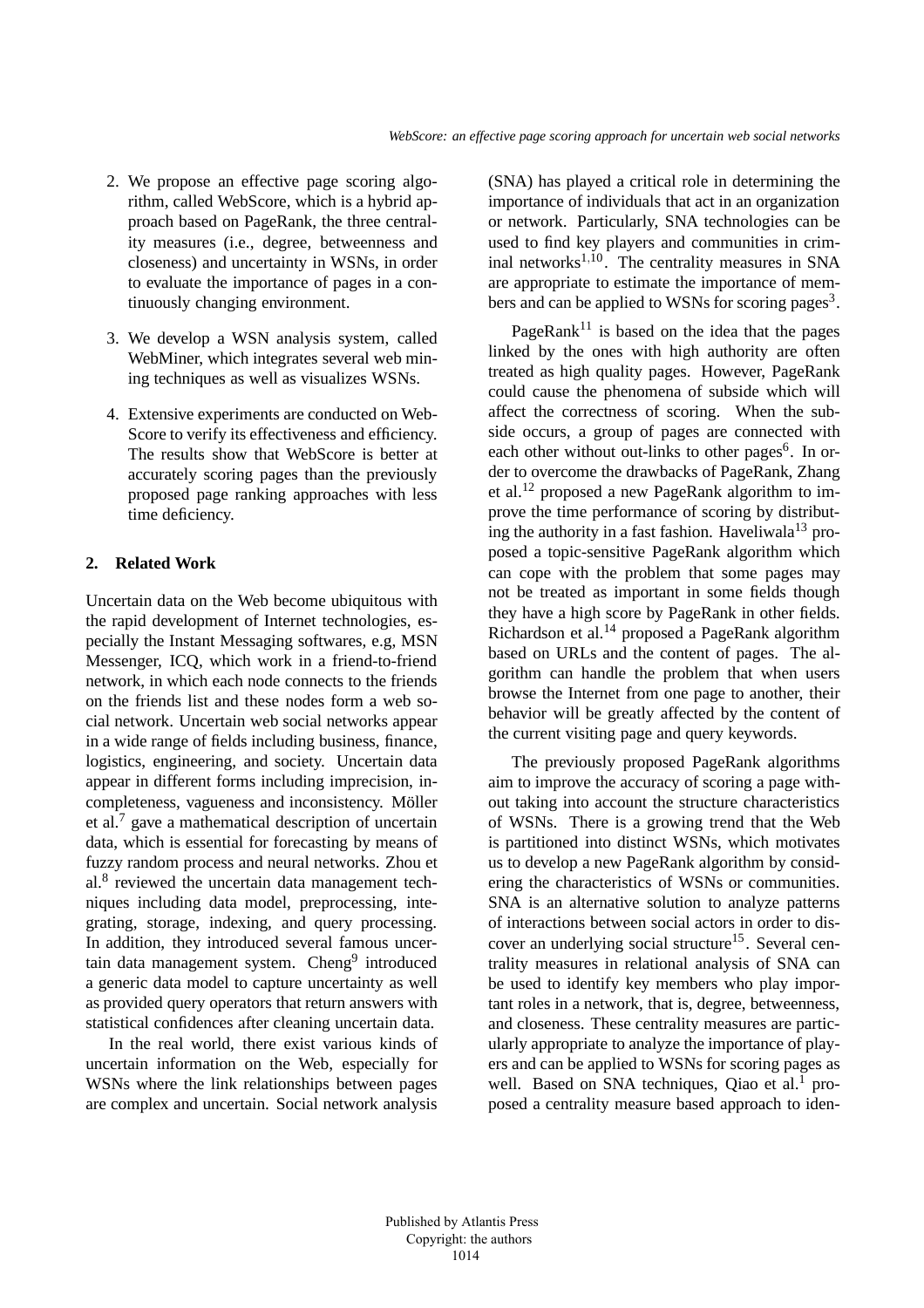*S. Qiao, T. Li, et al.*

tify the central players in criminal networks.

In the rest of this paper, we will introduce the preliminaries in Section 3, present an overview of the WebScore algorithm in Section 4, introduce a web social network analysis system in Section 5, describe the performance studies in Section 6, and finally conclude this study in Section 7.

### **3. Problem Statement and Preliminaries**

In this section, we will first define a web social network, then introduce the concepts of transition probability matrix and uncertainty in WSNs, and address the theoretical foundations of computing the transition probability of pages. Finally, we will formalize three important centrality measures in SNA.

**Definition 1.** (Web social network)<sup>3</sup> Let  $\mathcal N$  be a web social network.  $\mathcal N$  is defined as a graph  $\mathscr{G} = (V, E)$ , where *V* is a set of web pages, *E* is a set of directed edges  $(p,q,w)$ ,  $p,q \in V$ , and *w* is a weight between  $p$  and  $q$ . The pages in  $\mathscr G$  should satisfy that they have at least one in-link or out-link from other pages, that is, nodes in  $\mathscr G$  directly (indirectly) connect to others.

Figure 1 is an illustrative example of a WSN that is extracted from our WSN analysis system. We can see that a WSN will become more complicated as the number of pages grows.



Fig. 1. Example of a web social network.

Based on the concept of web social network, the page scoring problem is defined as ranking web pages in WSNs by their importance.

**Definition 2.** (Binary matrix) Let *U* =  ${X_1, X_2, ..., X_n}$  be a finite set of web pages. The pages are related by a binary relation<sup>16</sup>:

$$
\mathscr{R} \subseteq U \times U \tag{1}
$$

which determines a network  $N = (U, \mathcal{R})$ , the relation  $\mathscr R$  is described by a binary matrix  $\mathbf{R} = [r_{ij}]_{n \times n}$ , where

$$
r_{ij} = \begin{cases} 1 & X_i \mathcal{R} X_j \\ 0 & otherwise \end{cases}
$$
 (2)

**Definition 3.** (Transition probability matrix) A transition probability matrix is defined as:

$$
\Phi = [\phi_{ij}]_{n \times n} = \begin{pmatrix} \phi_{11} & \phi_{12} & \cdots & \phi_{1n} \\ \phi_{21} & \phi_{22} & \cdots & \phi_{2n} \\ \vdots & \vdots & \vdots & \vdots \\ \phi_{n1} & \phi_{n2} & \cdots & \phi_{nn} \end{pmatrix}
$$
 (3)

where  $\phi_{ij}$  represents the transition probability by which a web surfer jumps from *Page<sup>i</sup>* to *Page<sup>j</sup>* , *n* is the number of pages, and  $\phi_{ij}$  is calculated by the following equation.

$$
\phi_{ij} = \begin{cases} 1/p_i, & p_i \neq 0 \text{ and } r_{ij} = 1; \\ 0, & p_i \neq 0 \text{ and } r_{ij} = 0; \\ 1/n, & p_i = 0. \end{cases}
$$
 (4)

where  $p_i$  is the number of out-links on  $Page_i$ .

According to Equation 4, we can see that  $\sum_{i=1}^{n} \phi_{ij} = 1$ , where *j* represents an arbitrary page number.

In order to describe the uncertainty of a page in WSNs, we present the formal definition of uncertainty in WSNs as follows.

**Definition 4.** (Uncertainty in web social networks) The uncertainty of a WSN is defined as a vector  $U = (u_1, u_2, \dots, u_n)$ , and  $u_i = t_i/T$ , where  $t_i$  is the number of possible routes going from other pages to page *i*, and *T* is the number of all possible routes in a WSN.  $t_i$  is the number of possible routes after  $n-1$ jump operations (i.e., surfers move from one page to another) and is calculated by the following formula, in which the real number 1 can guarantee  $t_i \neq 0$ .

$$
t_i = \sum_{k=1}^{n-1} \sum_{m=1}^{n} r_{mi}^{(k)} + 1
$$
 (5)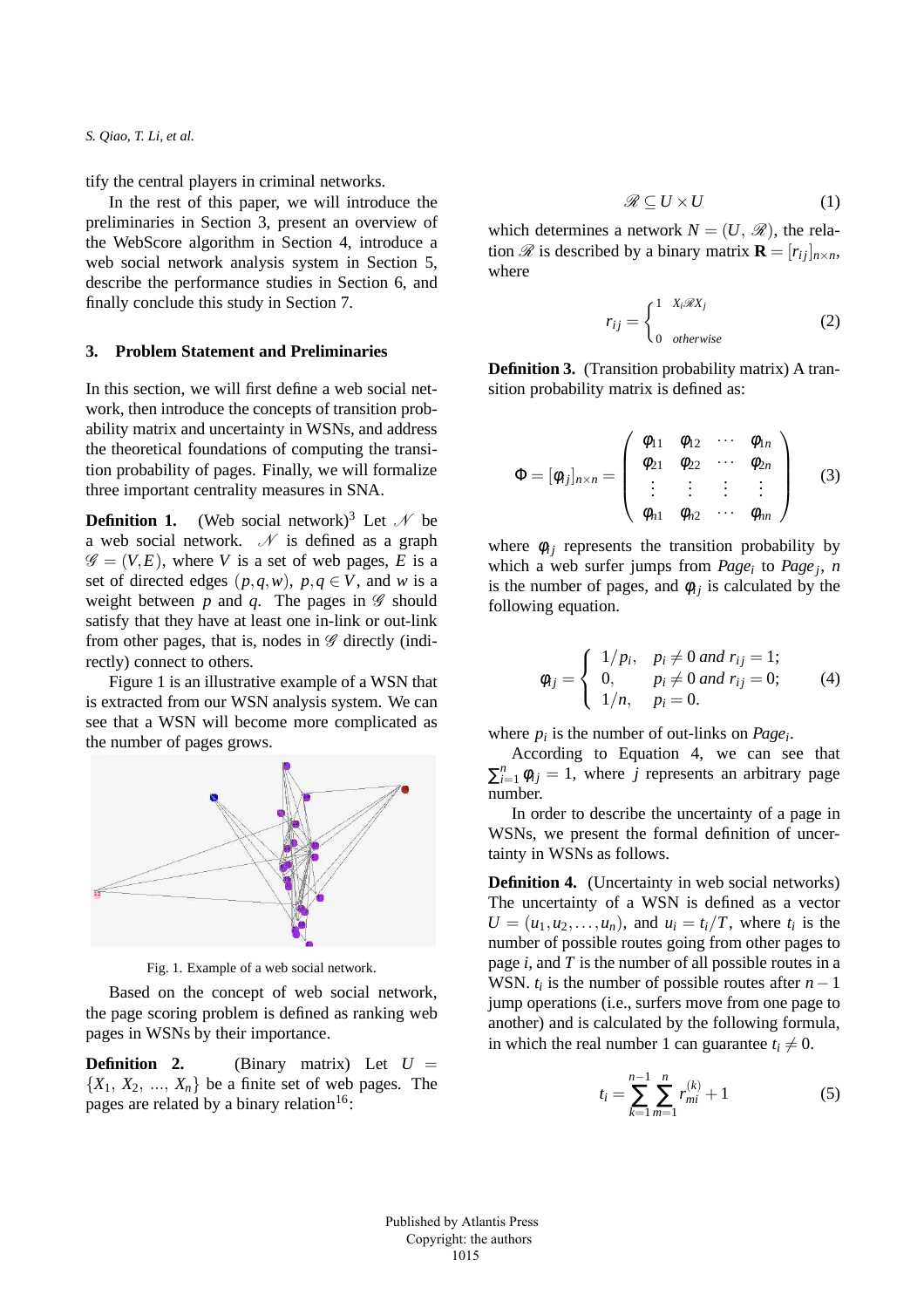where  $r_{mi}^{(k)}$  $\binom{k}{m}$  is the number of real routes going from page *m* to *i* after *k* jump operations and *n* is the number of pages.  $r_{mi}^{(k)}$ *mi* is an element in a *k*-*order transition matrix*  $M^{(k)}$  as given below:

$$
M^{(k)} = [r_{ij}^{(k)}]_{n \times n} = \begin{pmatrix} r_{11}^{(k)} & r_{12}^{(k)} & \cdots & r_{1n}^{(k)} \\ r_{21}^{(k)} & r_{22}^{(k)} & \cdots & r_{2n}^{(k)} \\ \vdots & \vdots & \vdots & \vdots \\ r_{n1}^{(k)} & r_{n2}^{(k)} & \cdots & r_{nn}^{(k)} \end{pmatrix}
$$
(6)

Straightforwardly, *T* can be obtained by the following equation.

$$
T = \sum_{i=1}^{n} t_i = \sum_{i=1}^{n} \sum_{k=1}^{n-1} \sum_{j=1}^{n} r_{ji}^{(k)} + 1 \tag{7}
$$

It is an essential task to compute the *k*-*order transition matrix*  $M^{(k)}$ . Here, we use the following theorem to prove how to calculate it.

**Theorem 1.** Let  $M^{(1)}$  be a 1-order transition ma*trix, M*(*k*) *be the k-order transition matrix, it does hold that:*

$$
M^{(k)} = \prod^{k} M^{(1)} = \underbrace{M^{(1)} \times M^{(1)} \times \cdots \times M^{(1)}}_{k}
$$
 (8)

*where*

$$
M^{(1)} = \begin{pmatrix} r_{11} & r_{12} & \cdots & r_{1n} \\ r_{21} & r_{22} & \cdots & r_{2n} \\ \vdots & \vdots & \vdots & \vdots \\ r_{n1} & r_{n2} & \cdots & r_{nn} \end{pmatrix}
$$
 (9)

each element  $r_{ij}$  in  $M^{(1)}$  represents the number of *routes going from page i to page j.*

**Proof:** Mathematical induction can be used to prove this theorem. If  $M^{(k)}$  holds for  $k = m$ , then we can also prove that  $M^{(m+1)}$  holds for  $k = m + 1$ . Finally, we can conclude that  $M^{(k)}$  holds for all natural *k*. For space limitation, we omit the detail here.

In this study, we use the following PageRank scoring formula by integrating the *uncertainty in*

*WSNs* to compute the rank value of each page.

$$
PR^*(p_i) = 1 - e + e \times \sum_{p_j \in R(p_i)} u_{p_j} \times \frac{PR^*(p_j)}{N(p_j)} \quad (10)
$$

where  $PR^*(\cdot)$  is the page scoring function,  $p_i$  represents a web page, *e* is a dampening factor between 0 to 1 and is set to 0.85 which has been verified to be a reasonable value by  $Qin^5$ ,  $p_j$  is any page linking to  $p_i$ ,  $R(p_i)$  is the set of pages that link to  $p_i$ ,  $u_{p_j}$ is the uncertainty of  $p_j$ , and  $N(p_j)$  is the number of out-links on *p<sup>j</sup>* .

According to Equation 10, we compute the rank value by multiplying  $PR * (p_j)$  with  $u_{p_j}$ .  $u_{p_j}$  takes into a full consideration of the uncertainty in WSNs and can be obtained by Definition 4. Empirically, the experimental results given in Section 6 show the effectiveness of our proposed PageRank algorithm. Intuitively, the rank values can be obtained by recursively calculating the above formula.

Here, we will formally define the centrality measures used in the WebScore algorithm. First, we will introduce the distance measure called geodesic.

**Definition 5.** (Geodesic) Geodesic<sup>3</sup> is the shortest path between two web pages. It is defined as:

$$
L(x_i, x_j) = \min_{0 \le k < n} \{ L(x_i, x_k) + L(x_k, x_j) \} \tag{11}
$$

Geodesic can be obtained by iteratively computing the elements in an adjacent matrix which indicates the length of the shortest path from one page to another. Geodesic is used by the centrality measures to compute the importance of pages.

In this study, we use the three most popular centrality measures which were proposed by Freeman<sup>17</sup> as shown below.

Degree measures how active a particular web page is. It is defined as the number of direct links a page *k* has:

$$
S_d(k) = \sum_{i=1}^n a(i,k) \tag{12}
$$

where  $n$  is the total number of pages in a network, and  $a(i,k)$  is a binary variable indicating whether a link exists between pages *i* and *k*. A page with a high degree could be the "hub" of a WSN.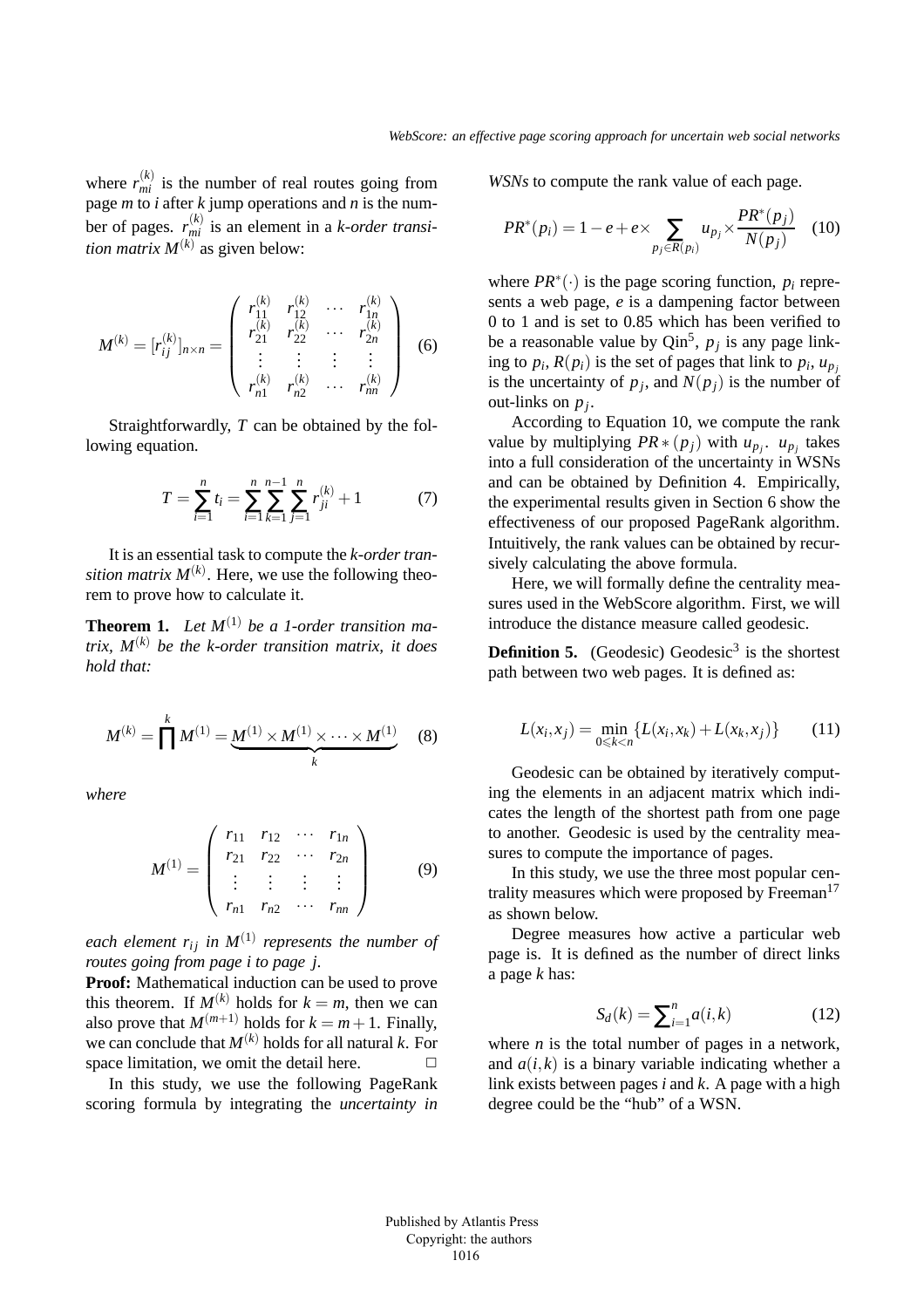*S. Qiao, T. Li, et al.*

Betweenness measures the extent to which a particular page lies between other pages in a network. The betweenness of a node *k* is defined as the number of geodesics passing through it:

$$
S_b(k) = \sum_{i}^{n} \sum_{j}^{n} g_{ij}(k), i \neq j \tag{13}
$$

where  $g_{ij}(k)$  indicates whether the shortest path between two other pages *i* and *j* passes through page *k*. A page with a high betweenness may act as a gatekeeper or "broker" in a WSN.

Closeness is the sum of the length of geodesics between a particular page *k* and all other pages in a network. It actually measures how far away one page is from other pages and is called *farness* in a WSN.

$$
S_c(k) = \sum_{i=1}^{n} d(i,k)
$$
 (14)

where  $d(i,k)$  is the length of the shortest path connecting pages *i* and *k*.

### **4. WebScore Algorithm**

In this section, we will introduce a hybrid page scoring algorithm, namely WebScore, based on PageRank and centrality measures. WebScore can help score pages from an uncertain WSN in an effective fashion. The detail is given in Algorithm 1.

WebScore contains four essential phases: (*a*) use Equations 10∼14 to compute the rank value, degree, betweenness, and closeness of each page, respectively (lines 2-7); (*b*) standardize these three centrality measures into values between 0 and 1, respectively (lines 9-11); (*c*) compute the scoring value by using the weighted average formula in line 12; finally (*d*) output the ranking score of each page in WSNs (line 13).

**Algorithm 1**: An effective page scoring approach for uncertain web social networks

|                  | <b>Input:</b> A WSN database $\mathbb{D}$ , a weight vector           |  |  |  |  |  |  |  |  |  |
|------------------|-----------------------------------------------------------------------|--|--|--|--|--|--|--|--|--|
|                  | $w = \langle w_1, w_2, w_3, w_4 \rangle$ , where the                  |  |  |  |  |  |  |  |  |  |
|                  | elements in w represent the weight of                                 |  |  |  |  |  |  |  |  |  |
|                  | the rank value, degree, betweenness,                                  |  |  |  |  |  |  |  |  |  |
|                  | and closeness, respectively.                                          |  |  |  |  |  |  |  |  |  |
|                  | <b>Output:</b> A scoring list of pages $l_i$ , where i is             |  |  |  |  |  |  |  |  |  |
|                  | the sequence number of pages.                                         |  |  |  |  |  |  |  |  |  |
| $\mathbf{1}$     | $n = Number(\mathbb{D});$                                             |  |  |  |  |  |  |  |  |  |
| $\overline{2}$   | <b>for</b> (each page $p_i \in \mathbb{D}$ ) <b>do</b>                |  |  |  |  |  |  |  |  |  |
| $3^{\circ}$      | $PR_i = PR^*(p_i);$                                                   |  |  |  |  |  |  |  |  |  |
| 4                | $degree_i = S_d(p_i);$                                                |  |  |  |  |  |  |  |  |  |
| 5                | betweenness <sub>i</sub> = $S_h(p_i)$ ;                               |  |  |  |  |  |  |  |  |  |
| 6                | $closeness_i = S_c(p_i);$                                             |  |  |  |  |  |  |  |  |  |
| 7                | end                                                                   |  |  |  |  |  |  |  |  |  |
| 8                | <b>for</b> $(i = 0; i < n; i++)$ <b>do</b>                            |  |  |  |  |  |  |  |  |  |
| $\boldsymbol{9}$ | $d'_i = \frac{degree_i}{\sum_{i=1}^n degree_i};$                      |  |  |  |  |  |  |  |  |  |
| 10               | $b'_i = \frac{betweenness_i}{\sum_{i=1}^{n} betweenness_i};$          |  |  |  |  |  |  |  |  |  |
| 11               | $c'_{i} = \frac{min(closeness_1, \cdots, closeness_n)}{closeness_i};$ |  |  |  |  |  |  |  |  |  |
|                  |                                                                       |  |  |  |  |  |  |  |  |  |
| 12               | $l_i = w_1 * PR_i + w_2 * d'_i + w_3 * b'_i + w_4 * c'_i;$            |  |  |  |  |  |  |  |  |  |
| 13               | output $l_i$ ;                                                        |  |  |  |  |  |  |  |  |  |
|                  | 14 end                                                                |  |  |  |  |  |  |  |  |  |

#### **5. Web Social Network Analysis System**

In this section, we will introduce a WSN analysis system as shown in Figure 2, called WebMiner, which is composed of five main components as introduced below. In addition, we use this system to estimate the performance of WebScore by comparing it with other algorithms.

| Uncertaity-YebRank                                                                                                                                                                                                                                                                                                                                                                                                                                                                             | $\frac{1}{2}$ Degree $3$ | $\frac{1}{x}$ Betweenness 2 |          | Closeness <sup>1</sup> |                                                                                                                                                                                                                                                                                                                                                                                                                                                               | $\ddot{\phantom{0}}$<br>rank                                                                                                                                                                                                                                                                                                                                                                                                                                                                                                                                                                                          | return. |
|------------------------------------------------------------------------------------------------------------------------------------------------------------------------------------------------------------------------------------------------------------------------------------------------------------------------------------------------------------------------------------------------------------------------------------------------------------------------------------------------|--------------------------|-----------------------------|----------|------------------------|---------------------------------------------------------------------------------------------------------------------------------------------------------------------------------------------------------------------------------------------------------------------------------------------------------------------------------------------------------------------------------------------------------------------------------------------------------------|-----------------------------------------------------------------------------------------------------------------------------------------------------------------------------------------------------------------------------------------------------------------------------------------------------------------------------------------------------------------------------------------------------------------------------------------------------------------------------------------------------------------------------------------------------------------------------------------------------------------------|---------|
| Graph                                                                                                                                                                                                                                                                                                                                                                                                                                                                                          |                          |                             | Measures |                        |                                                                                                                                                                                                                                                                                                                                                                                                                                                               |                                                                                                                                                                                                                                                                                                                                                                                                                                                                                                                                                                                                                       |         |
| Shttp://www.xwitu.edu.cn<br>10http://vz. xwitu.edu.cn/<br>Sibtin://www.adiR96.cn/<br>12http://xinli.switz.edu.cn/<br>Shttp://www.switu.edu.on/depart/net.htm<br>6http://www.switu.edu.cn/depart/work.htm<br>Thito://www.switu.edu.cn/depart/libar.htm<br>Shttp://www.switu.edu.cn/depart/jisoliu.htm<br>2http://www.switu.edu.cn/depart/teach.htm<br>Shttp://www.switu.edu.cn/depart/peivane/rencai.htm<br>4http://www.switu.edu.cn/denart/sen.htm<br>Shttp://rsc.switu.edu.cn/web1/index.asox |                          |                             |          |                        | MO. 1 based on degree measure is<br>0.1440476190476191<br>0.02619047619047621<br>HO. 1 based on closeness is 11<br>NO.2 based on degree measure is<br>0.002380952380952381<br>0.002380952380952381<br>HO. 3 based on degree measure is<br>0.002380952380952381<br>0.002380952380952381<br>HO. 4 based on degree measure is<br>0.002380952380952381<br>0.002380952380952381<br>NO.5 based on degree measure is<br>0.007142857142857141<br>0.004761904761904761 | NO. 1 based on pagerank is 0.1503041870452111<br>HO. 1 based on betweenness neasure is<br>MO. 2 based on pagerank is 0.150304187045211!<br>NO. 2 based on betweenness neasure is<br>NO.2 baxed on closeness is 0.01209879012098791<br>NO. 3 based on pagerank is 0.150304187045211!<br>HO. 3 baxed on betweenness neasure is<br>NO. 3 based on closeness is 0.0120987901209879!<br>NO. 4 based on pagerank is 0.150304187045211!<br>MO. 4 hazed on hetweenness neasure is<br>NO. 4 based on closeness is 0.0120987901209879!<br>NO. 5 based on pagerank is 0.1503041870452111<br>W) 5 hazed on hetweenness neasure is |         |

Fig. 2. Scenario of the WebMiner system.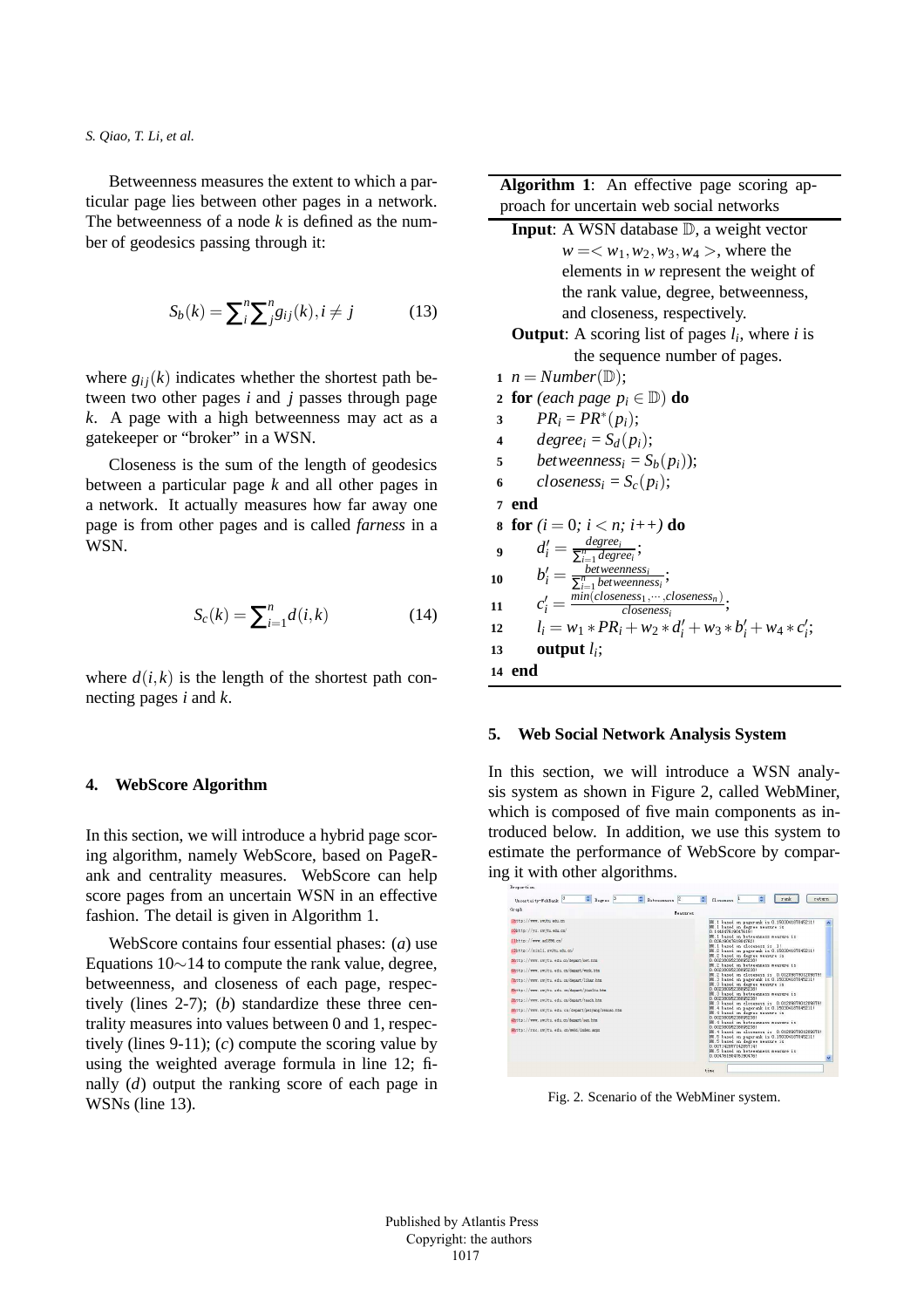- 1. **Web crawler**. It is an efficient web crawler to obtain data from the Web. After ETL processes, it stores useful pages into a web database.
- 2. **Web social network creation**. It employs a concept space approach<sup>18</sup> to automatically create networks.
- 3. **Web page score**. It uses the WebScore algorithm that integrates uncertainty based on PageRank and centrality measures in order to score pages in WSNs.
- 4. **Web cluster analysis**. We develop an improved *k*-means algorithm and a blockmodeling based hierarchical clustering algorithm<sup>2</sup> to partition WSNs in an effective and efficient fashion.
- 5. **Web social network visualization**. We use the multidimensional scaling  $(MDS)^{19}$  approach to visualize web social networks.

Figure 2 is a snapshot of the web page score module which consists of three distinct parts. The user can specify the weight vector in the text fields following the labels "Uncertain-WebRank", "Degree", "Betweenness", and "Closeness", respectively. When clicking the tab labeled "rank", the scored URLs are listed in the canvas labeled as "Graph". In addition, the values of these four measures are illustrated in the right text area labeled "Measures", which can help the user understand the score sequence of URLs.

# **6. Experiments**

In this section, we report the experimental studies which compare WebScore with PageRank, centrality measures based SNA algorithm (called CentralityRank), and the WebRank algorithm<sup>3</sup>, respectively. Basically, CentralityRank uses three centrality measures to compute the importance of pages and rank them. WebRank is a hybrid algorithm by combining centrality measures into PageRank without taking into account the effect of uncertainty. All algorithms are implemented in the VS.net development platform and experiments are conducted on an Intel T2300, 1.66GHz CPU with 1.5GB of main memory, running on Windows XP operating system. All experiments are run on real data that are crawled by WebMiner.

# *6.1. Weight vector tuning*

To find an appropriate proportion across the rank value, degree, betweenness, and closeness in a weight vector is important for accurately scoring pages in web social networks. In this section, we use fifteen pages as shown in Figure 1 to conduct experiments in order to find an appropriate weight vector among these four measures and estimate the performance of WebScore.

In this section, we perform four sets of experiments by using distinct proportion of the weights corresponding to the rank value, degree, betweenness and closeness, respectively. The results are given in Table 1.

Table 1. Page sequence after scoring by WebScore under distinct proportions of weights on these four measures.

| Page No. | Proportion of weights on four measures |         |         |         |  |  |  |
|----------|----------------------------------------|---------|---------|---------|--|--|--|
|          | 1:1:1:2                                | 1:0:0:0 | 0:3:2:1 | 3:3:2:1 |  |  |  |
| 1        |                                        | 4       |         |         |  |  |  |
| 2        | 5                                      | 5       | 2       | 5       |  |  |  |
| 3        | 6                                      | 6       | 3       | 6       |  |  |  |
| 4        | 7                                      | 7       | 4       | 7       |  |  |  |
| 5        | 8                                      | 8       | 5       | 8       |  |  |  |
| 6        | 9                                      | 9       | 6       | 9       |  |  |  |
| 7        | 10                                     | 1       | 7       | 10      |  |  |  |
| 8        | 11                                     | 2       | 8       | 11      |  |  |  |
| 9        | 12                                     | 3       | 9       | 12      |  |  |  |
| 10       | 14                                     | 14      | 15      | 15      |  |  |  |
| 11       | 13                                     | 13      | 13      | 13      |  |  |  |
| 12       | 15                                     | 15      | 14      | 14      |  |  |  |
| 13       | 2                                      | 10      | 10      | 2       |  |  |  |
| 14       | 3                                      | 11      | 11      | 3       |  |  |  |
| 15       | 4                                      | 12      | 12      | 4       |  |  |  |

In Table 1, the first column is the sequence number of web pages, and the numbers from the second to the fifth columns represent the scored page sequence that is obtained by WebScore under different weight combinations. As we can see from the above table, the orders of pages in the second, the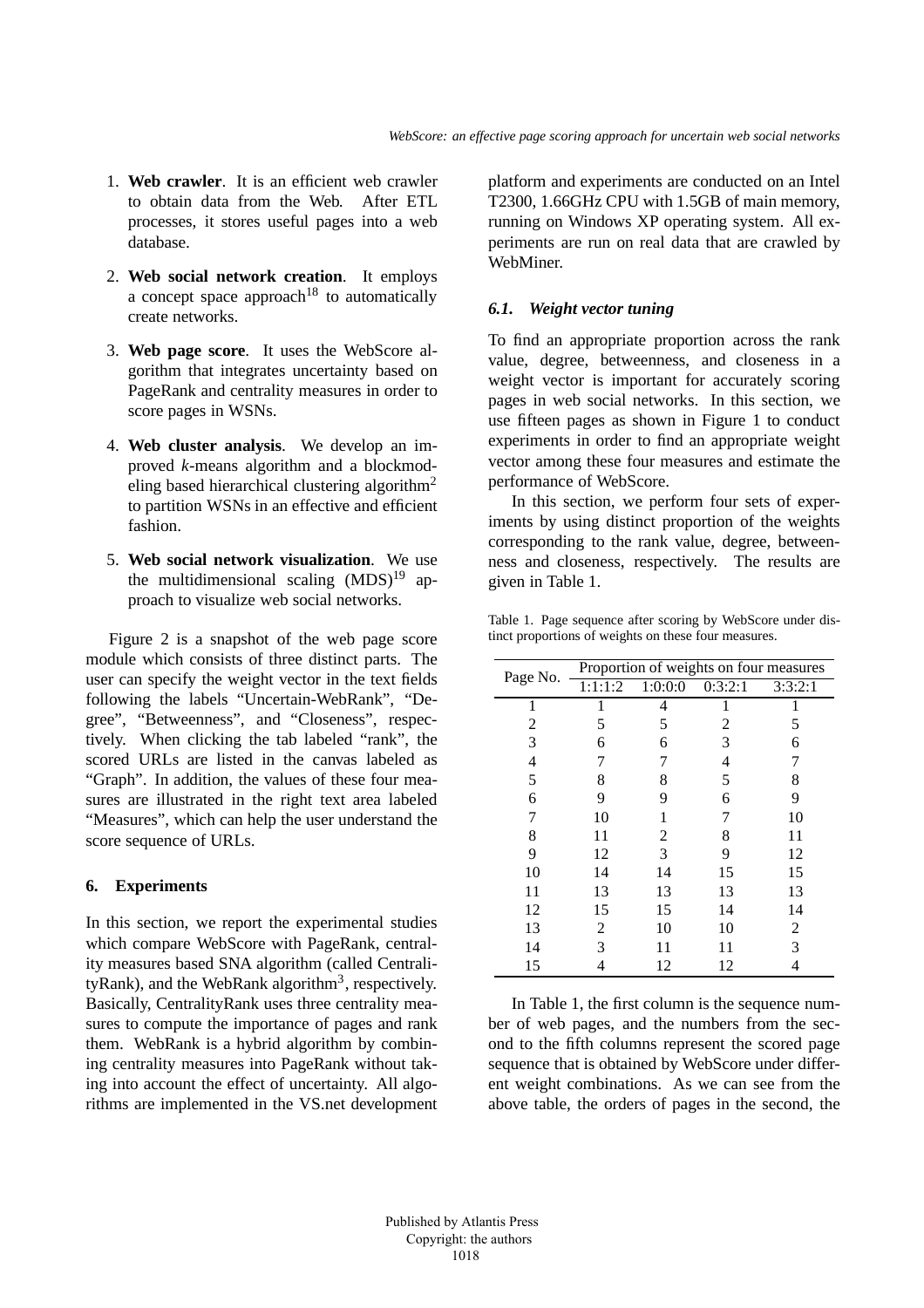fourth, and the fifth columns are similar and consistent with the real world situation that *Page 1 acts as an essential hub in Figure 1 since it has at least one link to other pages*. On the other hand, the results in the third column deviate from the real case. We can see that we cannot only use the PageRank measure without taking into account SNA measures. After a careful estimation by Web mining experts, we get the best proportion of the four measures is  $< 1, 1, 1, 2 >$ , i.e., the order of pages in the second column is the best scoring result. Particularly, this proportion of weights agrees with the conclusion from another work on SNA, as Qiao<sup>1</sup> addressed "we *should combine these three centrality measures (degree, betweenness, closeness) to find the key members in a social network*".

Note that the scoring sequence of 15 pages are similar for PageRank, CentralityRank, and WebRank as well. When the number of pages increases, the results are the same as the case of 15 web pages. In the following sections, we use a weight vector  $< 1.1.1.2 >$  to evaluate the performance of these four algorithms.

### *6.2. Accuracy comparison of page scoring*

In this section, we compare the scoring accuracy of WebScore with PageRank, CentralityRank and WebRank, respectively. We observe the scoring accuracy as the number of pages grows from 10 to 1000, and the results are given in Figure 3. Note that we run each experiment ten times and use the average value to denote the accuracy.



Fig. 3. Scoring accuracy comparison among algorithms.

By Figure 3, we can see that: (1) the scoring accuracy of CentralityRank grows as the cardinality of pages is small (less than 50 pages), but when the number of pages increases large, the accuracy falls drastically. This is because the prediction accuracy of centrality measures will decrease when the WSN becomes very complex; (2) the scoring accuracy of PageRank increases with the number of pages. Since PageRank adopts the authority transition strategy to rank pages, if the number of authoritative pages increases, the authority will transfer to other pages as well as improve the scoring accuracy; (3) for WebRank and WebScore, the accuracy keeps at a similar level and is better than the other two algorithms, which shows their stability and effectiveness. This is because both WebRank and WebScore combine the advantages of PageRank and CentralityRank; (4) WebScore outperforms PageRank and CentralityRank in all cases with a big gap and is a little better than WebRank. Whereas, the performance of PageRank is worse than the other three algorithms. Because PageRank is mainly used to rank pages, instead of uncertain WSNs. WebScore takes into account the uncertainty in WSNs, so it is more suitable to score pages than WebRank.

The relationship of pages in WSNs is an important factor for the scoring accuracy of uncertain web pages, so we have to further analyze the results as shown in Figure 4 under distinct WSNs with similar nodes and distinct link relations among pages, where the *x*-axes represent 5 difference WSNs with 500 nodes, and the *y*-axis represents the scoring accuracy.



Fig. 4. Scoring accuracy comparison among algorithms under five WSNs with 500 pages.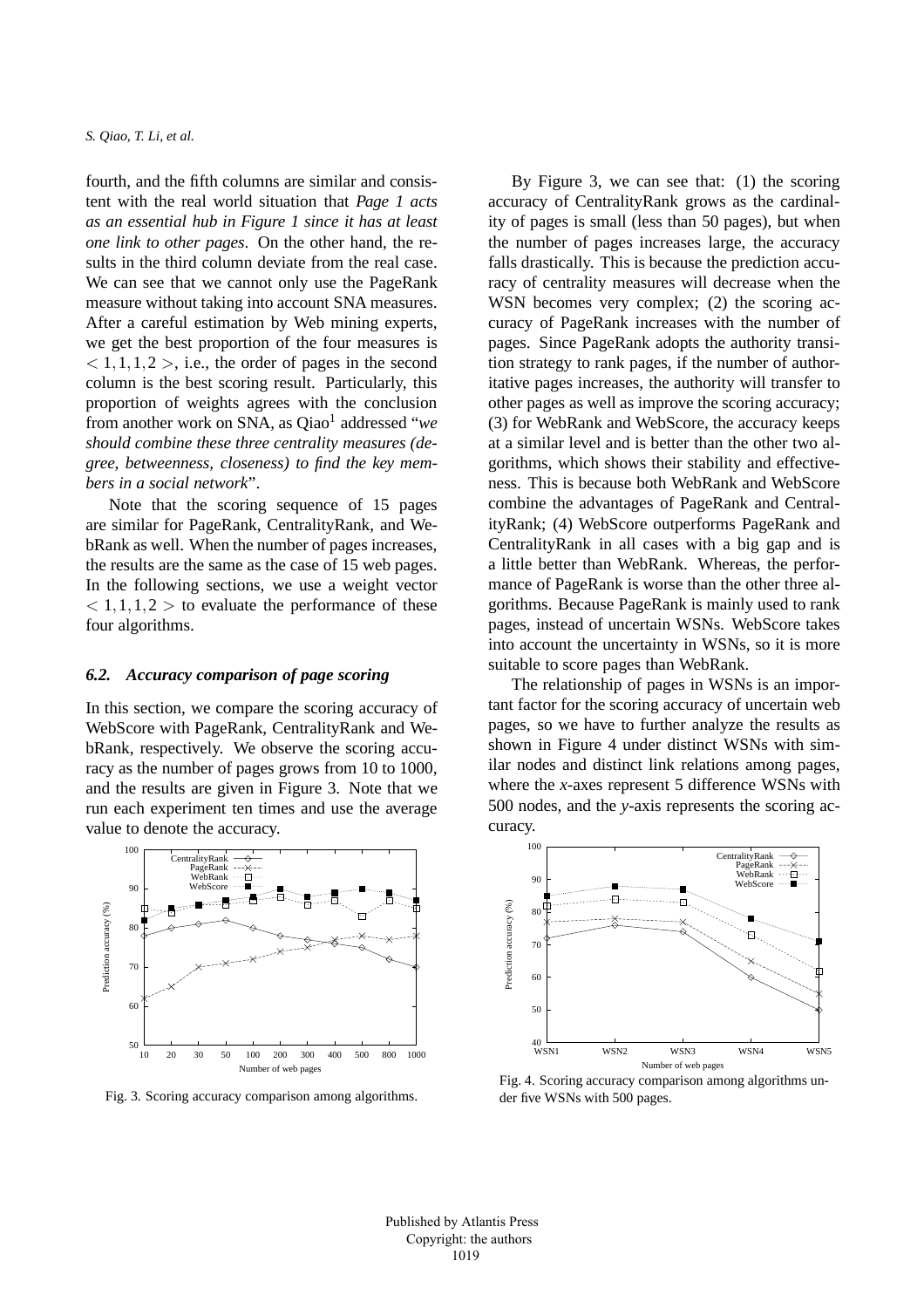The results in Figure 4 agree with Figure 3 under distinct WSNs, that is, WebScore performs better in all cases than other algorithms whether the WSN is complex (e.g., WSN5) or not (e.g., WSN2). The results further show the stability of WebScore.

## *6.3. Efficiency comparison of page scoring*

We further compare the execution time of WebScore with PageRank, CentralityRank, and WebRank. The results are given in Figure 5, where the *x*-axis is the number of pages and the *y*-axis represents the execution time corresponding to each algorithm.



Fig. 5. Execution time comparison among algorithms.

As we can see from Figure 5, WebScore has comparable time efficiency to WebRank and PageRank, while CentralityRank has the most economical cost of time. As the number of pages increases, the time gap between WebScore (WebRank or PageRank) and CentralityRank is big. Because WebScore needs to recursively compute the score and uncertainty of pages in WSNs, which is time consuming.



Fig. 6. Execution time comparison among algorithms under five WSNs with 500 pages.

Figure 6 illustrates the runtime comparison among these four algorithms under distinct WSNs with 500 similar nodes and distinct link relations among pages. We can see that the time deficiency of WebScore, WebRank, and PageRank is not obvious, but they have a big difference to the CentralityRank algorithm. However, as web social networks change complex from WSN1 to WSN5, the differences become small. This is because CentralityRank needs much time to compute the geodesic distance among pages as the relationships of web pages become intricate.

### **7. Conclusions and Future Work**

There is inherent uncertainty in web data. How to manage the uncertainty of web social networks has becomes an important and challenging problem. In this study, we aim to compute the uncertainty of pages and apply uncertainty in WSNs to the PageRank algorithm in order to effectively score pages in WSNs. Existing PageRank algorithms focus on computing the authorities by analyzing the link structure of web pages, and often overlook the effect of uncertainty and the essential roles of pages in WSNs. So, we provide a solution called Web-Score to score pages in WSNs by applying centrality measures and uncertainty in WSNs to the PageRank algorithm. Empirical studies show that Web-Score is effective at scoring pages with good time performance by comparing it with PageRank, CentralityRank and WebRank algorithms. Furthermore, we develop a powerful web social network analysis system, called WebMiner, which can group and score pages in an effective and efficienty fashion.

Our future research includes: (1) consider other important uncertainty factors existing in WSNs, and integrate them into WebScore to effectively score pages; (2) improve the time efficiency of Web-Score by optimizing the PageRank algorithm or using the parallel computing approach<sup>20</sup>; (3) improve the WebMiner system by developing other useful web mining and intelligent information processing approaches<sup>21,22,23,24,25</sup>.